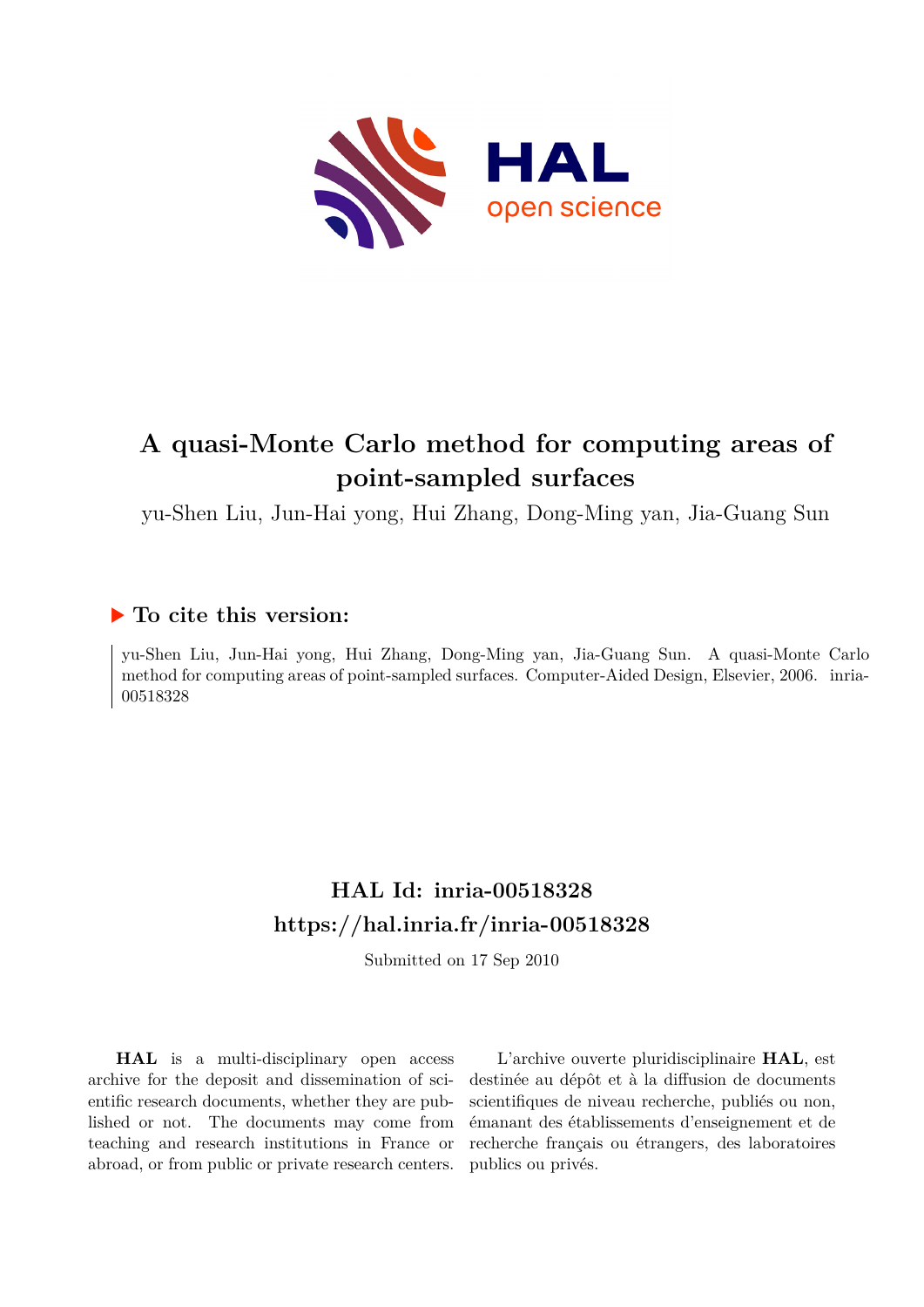# A quasi-Monte Carlo method for computing areas of point-sampled surfaces

Yu-Shen Liu<sup>a,b,\*</sup>, Jun-Hai Yong<sup>a</sup>, Hui Zhang<sup>a</sup>, Dong-Ming Yan<sup>c</sup>, Jia-Guang Sun<sup>a,b</sup>

<sup>a</sup>School of Software, Tsinghua University, Beijing 100084, People's Republic of China

<sup>b</sup>Department of Computer Science and Technology, Tsinghua University, Beijing 100084, People's Republic of China <sup>c</sup>The University of Hong Kong, Hong Kong, China

Received 10 April 2005; received in revised form 15 July 2005; accepted 18 July 2005

### Abstract

A novel and efficient quasi-Monte Carlo method for computing the area of a point-sampled surface with associated surface normal for each point is presented. Our method operates directly on the point cloud without any surface reconstruction procedure. Using the Cauchy-Crofton formula, the area of the point-sampled surface is calculated by counting the number of intersection points between the point cloud and a set of uniformly distributed lines generated with low-discrepancy sequences. Based on a clustering technique, we also propose an effective algorithm for computing the intersection points of a line with the point-sampled surface. By testing on a number of point-based models, experiments suggest that our method is more robust and more efficient than those conventional approaches based on surface reconstruction.

Keywords: Point-sampled surfaces; Area; Quasi-Monte Carlo methods; Intersection

### 1. Introduction

In recent years, point sets have received a growing amount of attentions as an alternative surface representation method [11,19]. Although many researchers have proposed various methods for rendering and processing point sets [1, 11,19,21], little attention has been paid on how to directly compute the integral properties of point-sampled surfaces, such as area, volume, and moment. Surface area is an important property of a 3D model. It may be frequently used in many applications. For instance, the area of a geometric model should be kept unchanged before and after iteratively smoothing [19,26]. Another class of applications is in 3D shape recognition and matching which focus on the area of geometric measurements [18]. Furthermore, it seems important to compute the area of 3D point cloud data for

obtaining mass properties in the reverse engineering and finite element analysis. In this paper, we study the problem of computing the area of a point-sampled surface.

Traditionally, there are many methods for computing the integral properties, such as the area, of solid models with boundary representation (B-rep) or constructive solid geometry (CSG) representation [5,12-14,27]. A review of many available methods for computing surface areas of solid models is beyond the scope of this paper. The reader may consult Ref. [14] for detailed expositions. The above existing methods require a parametric or implicit representation for boundary surfaces of solid models. However, an unorganized point set does not contain any extra information of surface, except the geometric position. One possible solution is to reconstruct a surface from the point set  $[3,8,17]$  and then uses the common techniques to compute the area of the reconstructed surface. There are several limitations on computing areas of point sets based on surface reconstruction. First, it is a non-trivial task to build a surface representation that is faithful to point sets. and the errors of the area approximation would be introduced by various surface reconstruction methods. Second, it often fails to reconstruct surfaces from large and complex point sets acquired by 3D scanning devices or sampled from multi-surfaces or non-manifold such that

<sup>\*</sup> Corresponding author. Address: School of Software, Tsinghua University, Beijing 100084, People's Republic of China. Tel.: +86 13681126650.

E-mail addresses: liuyushen00@mails.tsinghua.edu.cn (Y.-S. Liu), yongjh@mail.tsinghua.edu.cn (J.-H. Yong), huizhang@mail.tsinghua.edu. cn (H. Zhang), dyman@cs.hku.hk (D.-M. Yan).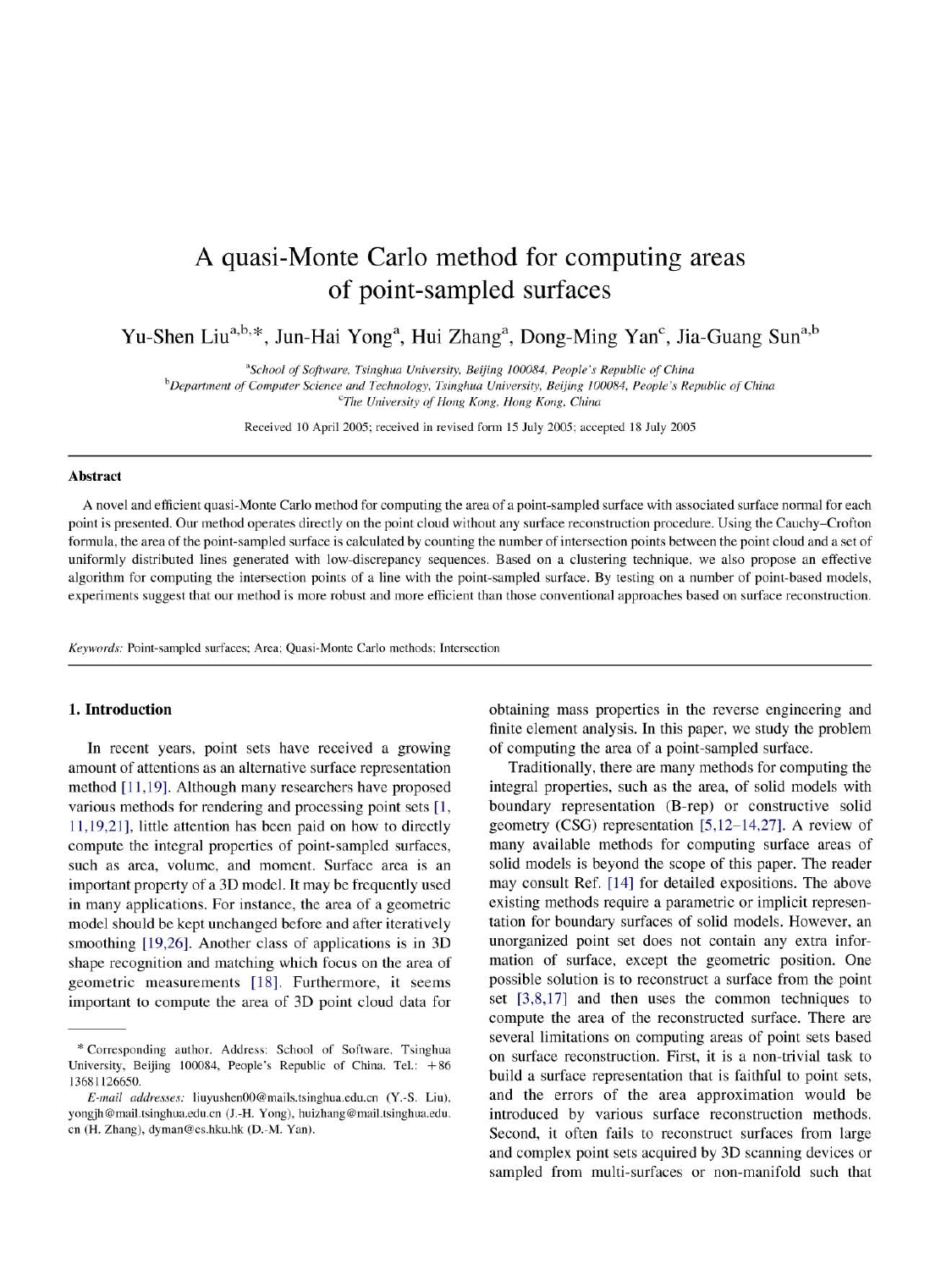the area computation is unsuccessful. Furthermore, the surface reconstruction requires the expenditure of large amounts of time and space if the number of points is gigantic. To our knowledge, there is no published literature on computing areas of point-sampled surfaces directly.

The work most related to ours is Ref. [14], in which a quasi-Monte Carlo method for computing the surface area of a CSG model is presented by Li et al. Their method is based on the Cauchy–Crofton formula, and performs the area computation by counting the number of intersection points between the boundary surface of the CSG model and a set of uniformly distributed lines. However, since no parametric or implicit surface is given for an unorganized point set, their method cannot be applied directly to compute the area of the point-sampled surface. This paper mainly discusses how to apply the quasi-Monte Carlo method to an unorganized point set for quickly and efficiently computing the area of the point-sampled surface. The main difficulty is to determine all intersection points between a line and the point set. Traditionally, there are two approaches to compute the intersection. One indirect approach is based on surface reconstruction techniques, e.g. Refs. [3,8,17], and then uses general line/surface intersection methods. To speed up the intersection computation, Adamson et al. [2] define a point set surface approximated locally by polynomial, and then compute the intersection of a ray and the point set surface. The other approach described by Schaufler et al. [25] computes the intersection between a ray and the point set directly by placing a disk at each point of the point set without reconstructing any surface, but their method can only find one of intersection points.

In this paper, we present a novel method for computing the area of a point-sampled surface. The new method operates directly on the given point set without reconstructing any surface. Thus, it avoids the additional storage overhead and an approximation error that would be introduced by a polygonal reconstruction. Our method is based on the Cauchy–Crofton formula used in Ref. [14]. It computes the area of the point-sampled surface by counting the number of intersection points between the point set and a set of uniformly distributed lines generated using lowdiscrepancy sequences. For this reason, our method is also called a quasi-Monte Carlo area (QMCA) method for a point-sampled surface. To determine all intersection points between the point set and the lines, we present a new algorithm of a line and point sets intersecting (LPSI), which is based on a clustering technique. In some sense, our LPSI algorithm can be considered an extension of the ray tracing routine proposed by Schaufler et al. [25]. In addition, the approximation influences of sampling density and noise on the area computation of point sets are discussed. The major contributions of our work are as follows.

> – Propose the formula for area computation of the point-sampled surface. A novel QMCA method is

presented for directly computing the area of a point-sampled surface without any surface reconstruction procedure. This method can be applied to large and complex point sets acquired by 3D scanning devices or sampled from multi-surfaces (or non-manifold).

- Extend the ray tracing routine [25]. A new LPSI algorithm is designed for computing all approximated intersection points between a line and a point set.
- Investigate the effect of quasi-Monte Carlo integration on the discontinuous problem. The influences of sampling density and noise on the QMCA method are discussed.

The remainder of this paper is organized as follows. In Section 2, the procedure of the QMCA method is presented. In Section 3, the LPSI algorithm is described. In Section 4, some experimental results are introduced. In Section 5, the influences of sampling density and noise on the QMCA method are discussed, and the comparisons with the methods based on surface reconstruction are presented. Finally, we give conclusions in Section 6.

### 2. Computing the area of a point-sampled surface

### 2.1. Definition of the area of a point-sampled surface

Let  $\wp = {\mathbf{p}_i | 1 \le i \le M}$  be a set of points sampled from an unknown surface  $S \in \mathbb{R}^3$  with or without boundary. Because, there is no connectivity information for point sets, these local neighbors of  $\mathbf{p}_i \in \varnothing$  are usually constructed using k-nearest neighbors determined by gathering the k points of  $\wp$  nearest to  $\mathbf{p}_i$  [8,11,19]; this set is denoted by  $N_k(\mathbf{p}_i)$ . For finding k-nearest neighbors, we use the ANN library written in  $C++$ . The ANN library approximates nearest neighbor searching based on kd-trees and box-decomposition trees, which can be found at: [http://www.cs.umd.edu/](http://www.cs.umd.edu/~mount/ANN/) $\sim$ mount/ANN/. We assume that each point  $\mathbf{p}_i$  of  $\varnothing$  is equipped with a unit normal  $n_i$ . In practice, these normals can be estimated either from scanners or by local neighboring positions [8,17]. Here, the area of a point-sampled surface, which consists of a point set  $\wp$  sampled from a regular surface  $S \in \mathbb{R}^3$  with or without boundary, is defined by the area of S. In this paper, our goal is to approximate the area of the point-sampled surface consisting of  $\wp$  without reconstructing the underlying surface S.

#### 2.2. Formula for surface area computation

Consider a surface in  $\mathbb{R}^3$ . For a line L intersecting the surface, let dL be the density of all lines intersecting the surface. Then, let  $m$  be the number of intersection points of all lines with the surface, and s the area of the surface.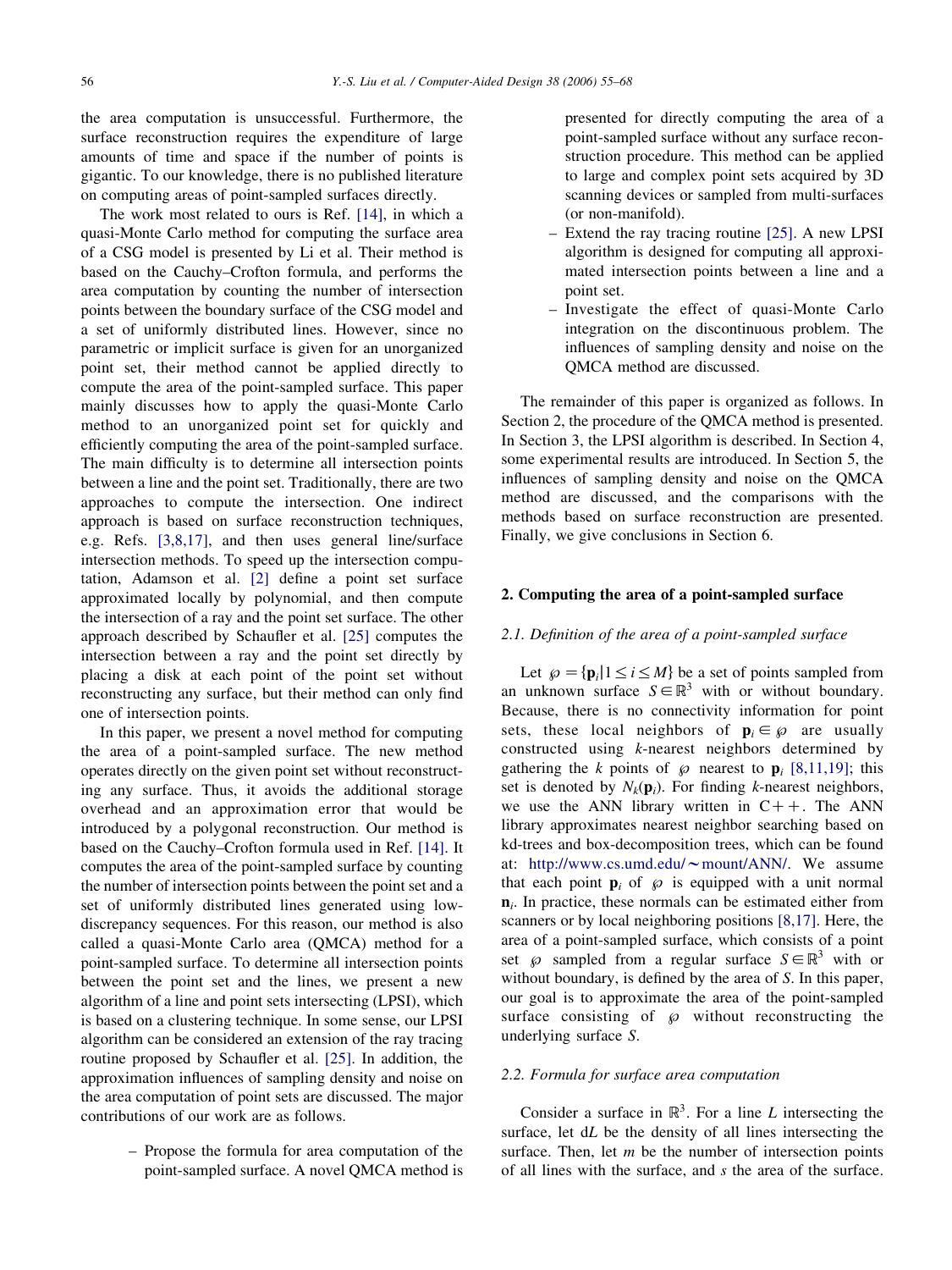The Cauchy–Crofton formula is described by Li et al. [14]:

$$
\int m \, \mathrm{d}L = \pi s,\tag{1}
$$

which relates the area of a surface to the number of intersection that the surface has with all lines. The reader may see Ref. [14] for more detailed derivation of the formula. Li et al. [14] use the Cauchy–Crofton formula to compute the surface area of a given 3D body (e.g. a CSG model) by Monte Carlo integration approximation. The method relates the surface area of a 3D body B to the number of intersection points between the boundary surface of B and a set of random lines in  $\mathbb{R}^3$ . Suppose that  $S_B$  is the boundary surface of B whose area is s. Let  $S_{B_1}$  be the boundary surface of a reference object  $B_1$ , which contains B. The area  $s_1$  of  $B_1$  is known. Consider a set  $\mathcal L$  of N lines that are randomly sampled from the set of lines that intersect  $B_1$ , as shown in Fig. 1. Let  $n_B$  and  $n_{B_1}$  be the total numbers of intersection points of the lines in  $\mathcal L$  with respect to  $S_B$  and  $S_{B_1}$ , respectively. According to Eq. (1), by the integration approximation, Li et al. [14] get

$$
\frac{n_B}{N} \approx c \pi s \quad \text{and} \quad \frac{n_{B_1}}{N} \approx c \pi s_1,
$$

where  $c$  is a constant of proportionality. Then, the formula for computing the surface area  $s$  of  $B$  can be given by

$$
s \approx \frac{n_B}{n_{B_1}} s_1. \tag{2}
$$

Based on the formula (2), Li et al.'s method is essentially a Monte Carlo method for numerical integration, and it can be applied to CSG representation, boundary representation, or surface models. However, since point sets acquired by 3D scanning devices do not give explicitly surfaces and invariably contain noise and irregular samples, we cannot compute the intersection points of a line and point sets directly.

#### 2.3. A description of the QMCA method

We have just sketched the basis for computing the surface area of a given 3D body. Now, we apply the formula



Fig. 1. Compute the area of a body B contained within the reference body  $B_1$ using the Cauchy–Crofton formula. Random lines are chosen within  $B_1$ .

(2) to the area computation of a point-sampled surface. Suppose that a point set  $\wp$  describes some underlying surface S. Analogously, the above formula (2) can be extended to the point set  $\wp$ . Let the area of the underlying surface S of  $\varphi$  be s. Suppose that  $S_1$  is the boundary surface of a reference object  $B_1$  containing  $\wp$ . The area  $s_1$  of  $B_1$  is known. According to the formula (2), we can give the formula for computing the surface area s of  $\wp$  as follows:

$$
s \approx \frac{n}{n_1} s_1,\tag{3}
$$

where *n* and  $n_1$  are the total number of intersection points of the lines in  $\mathcal L$  with respect to S and  $S_1$ . To summarize, our new method for computing the area of the point set  $\wp$ , i.e. the so-called QMCA method, can be described as follows.

- 1. Generate the reference object  $B_1$  containing the point set  $\omega$  (Section 2.4).
- 2. Generate a set  $\mathcal L$  of N random lines that sample the set of all lines intersecting the reference object  $B_1$  (Section 2.5).
- 3. Compute the number of intersection points of the lines in  $\mathcal L$  with respect to the reference surface  $S_1$  and the underlying surface S of the point set  $\wp$  (Section 3). Let  $n_1$ and *n* denote those two numbers of intersection points, respectively.
- 4. Approximate the area s of S, i.e. the area of  $\varnothing$ , by  $s \approx (n/n_1)s_1$ .

#### 2.4. The smallest enclosing ball of point sets

In the first step of out method, there are two requirements for generating a reference body  $B_1$ , which contains the point set  $\wp$ . One requirement is that  $B_1$  should been chosen as a simple object to simplify the intersection of a line with  $B_1$ . The other requirement is that the generated reference body  $B_1$  should enclose the original object, i.e. the point set  $\wp$ , as closely as possible such that the approximation error derived from the Monte Carlo method is decreased [23]. In practice, the reference body  $B_1$  is chosen as a sphere to simplify the intersection of a line with  $B_1$  [14], where the sphere is denoted by  $S_R$ . In this paper, we use Gärtner's *miniball* method [7] to choose the smallest enclosing ball of  $\wp$  as  $S_R$ . The method is very fast in low dimensions, e.g. three dimensions. An alternative might be to consider a convex bounding box, such as an axis-parallel bounding box of  $\wp$ , as  $B_1$ , and the correlative sampling problem is discussed by Castro et al. [4].

# 2.5. Generating uniformly distributed lines using low-discrepancy sequences

In this phase, we attempt to find a set  $\mathcal L$  of N uniformly distributed lines that sample all lines intersecting the reference object  $B_1$ . Castro et al. [4] generate a uniform density of lines on a bounding sphere or a convex bounding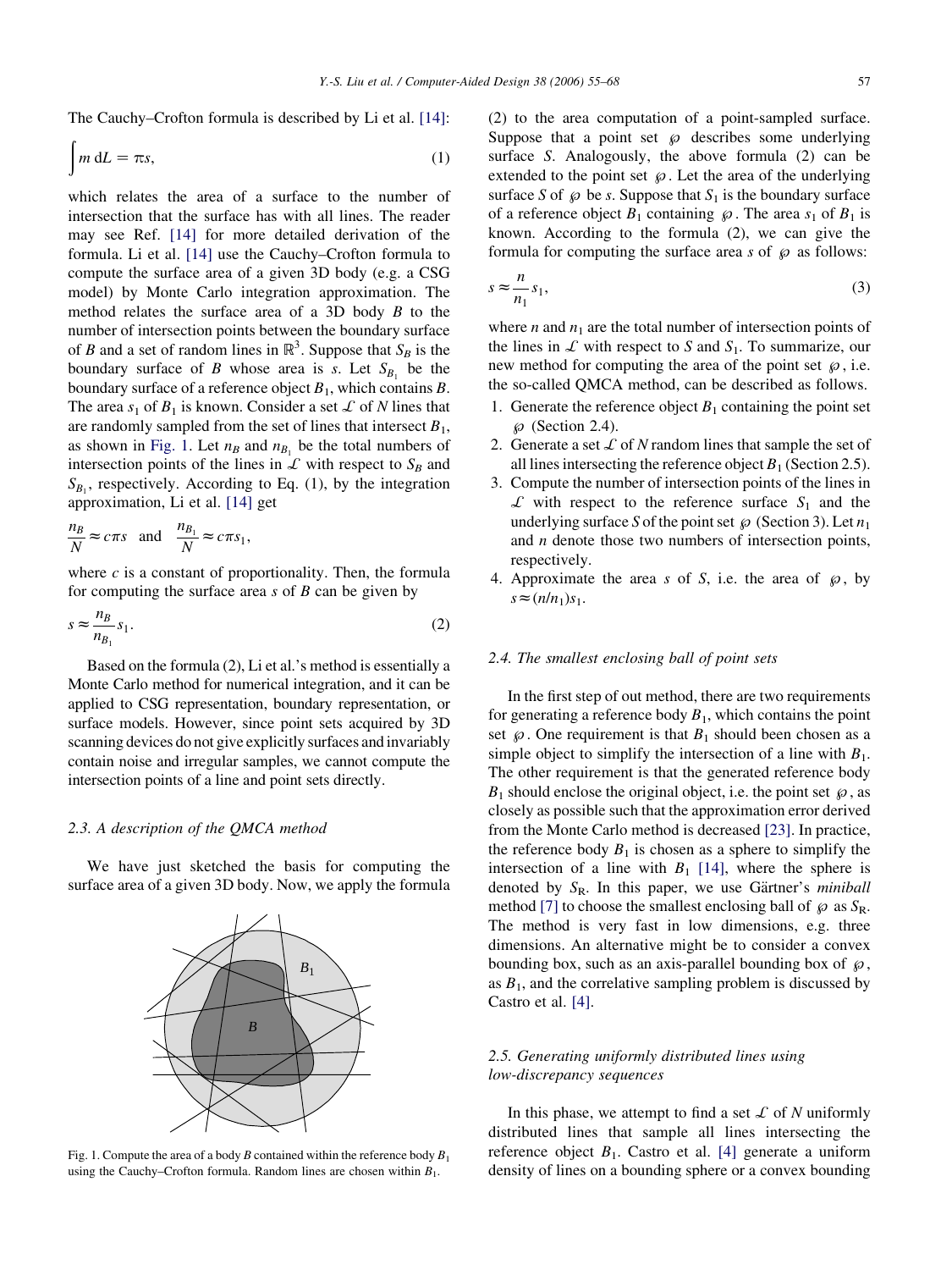box, where the convex bounding box might be to consider an axis-parallel bounding box of point sets. Li et al. [14] use two models, called the chord model and tangent model, for sampling on a sphere. The chord model can be described as follows: a random line is defined by a line passing through two independent uniformly distributed points on a sphere  $S_R$ of radius R in  $\mathbb{R}^3$ . Let S<sub>R</sub> be parameterized by

$$
Q(\beta, \alpha) = (R \sin\beta \cos\alpha, R \sin\beta \sin\alpha, R \cos\beta)
$$
 (4)

where  $\beta \in [0, \pi]$  and  $\alpha \in [0, 2\pi)$  are shown in Fig. 2. According to the definition of the chord model, the key problem of generating uniformly distributed lines is how to obtain uniformly distributed points on the sphere. Since the area element of the sphere  $S_R$  is a function (i.e. sin  $\beta d\alpha d\beta$ ) of  $\beta$ , it is incorrect to select spherical coordinates  $\beta$  and  $\alpha$ from uniform distributions  $\beta \in [0, \pi]$  and  $\alpha \in [0, 2\pi)$  for obtaining uniformly distributed points on the sphere. The more details of this result can be found at: [http://mathworld.](http://mathworld.wolfram.com/SpherePointPicking.html) [wolfram.com/SpherePointPicking.html.](http://mathworld.wolfram.com/SpherePointPicking.html) To obtain points such that any small area on the sphere is expected to contain the same number of points, in general there are four methods for doing this [24]. Here, we use one of these methods, which are described as follows. By setting  $u=$ cos  $\beta$ , Eq. (4) can be rewritten by

$$
Q(u, \alpha) = (R\sqrt{1 - u^2} \cos \alpha, R\sqrt{1 - u^2} \sin \alpha, Ru)
$$
 (5)

with  $\alpha \in [0, 2\pi)$  and  $u \in [-1,1]$ . Using the improved parameterization given in Eq. (5), we obtain the uniformly distributed points on the sphere  $S_R$ .

The method of computing the area of a point-sampled surface based on the formula (3) is essentially a Monte Carlo method for numerical integration, with the domain of integration being the 4D parameter space. It is known that uniformly distributed random points are not distributed as evenly as so-called low-discrepancy sequences of points for the purpose of accurate numerical integration [14–16]. The reader may consult Refs. [15,16] for the concept of low-discrepancy sequences. One can also use rejection sampling for integration problem [28]. In this paper, we



Fig. 2. The parameterization of a sphere  $S_R$ .

use low-discrepancy sequences, instead of pseudo-random number generators, to generate the set  $\mathcal L$  of evenly distributed lines. For this reason, our method is also called a quasi-Monte Carlo method. Some quasi-Monte Carlo methods have already been used for computing the volume [5] and area [14] in CSG modeling. Castro et al. [4] also apply such methods to the multi-path method for radiosity. Let  $N$  be the number of sampling for approximating numerical integration. Using low-discrepancy sequences has theoretical error bound  $O(N^{-1} \log^s N)$ , which is much faster than the probabilistic error bound  $O(N^{-1/2})$  of Monte Carlo methods using pseudo-random sequences in our present setting [5,14–16], where discrepancy is defined in a s-dimensional space.

There exists a lot of different low-discrepancy sequences: Halton, Sobol, Niederreiter, and others [16,23]. In our case, we use Niederreiter's 4D low-discrepancy sequences of points for Eq. (5). The chord model is performed in the 4D space  $(u_0, \alpha_0, u_1, \alpha_1)$ , where  $(u_0, \alpha_0)$  and  $(u_1, \alpha_1)$  are two independent pairs of parameters for generating two independent points on the sphere  $S_R$  and the line passes through  $Q(u_0, \alpha_0)$  and  $Q(u_1, \alpha_1)$ .

## 3. The LPSI algorithm

Suppose that a set  $\mathcal L$  of uniformly distributed lines on a sphere  $S_R$  has been generated using Niederreiter's 4D lowdiscrepancy sequences for Eq. (5). The emphasis of our method for computing the area of the underlying surface S of the point set  $\varphi$  is to determine the number of intersection points between each line in  $\mathcal L$  and  $\varphi$ . In this section, we introduce a new algorithm of a line and point sets intersecting, called LPSI. Schaufler et al. [25] compute directly the intersection of a ray and a point set by placing a disk at each point of the point set without reconstructing any surface. Their method first intersects a cylinder around the ray with those disks. Then, the intersection is computed as a weighted average of disks whose centers are inside the cylinder. However, their method can only find one of intersection points. We extend Schaufler et al.'s approach based on a clustering technique. In contrast to previous intersection approaches [2,25], our LPSI algorithm does not reconstruct or approximate a surface from a point set while finding all intersection points of a line with the point set. The main steps of the LPSI algorithm can be described as follows.

- 1. Detect whether an intersection has occurred between a cylinder around a line and a point set, and collect the points inside the cylinder (Section 3.1).
- 2. Cluster the collected points (Section 3.2).
	- 2.1. Build initial clusters by projecting the collected points onto the line.
	- 2.2. Classify the built clusters (possibly remove some clusters or add some new clusters).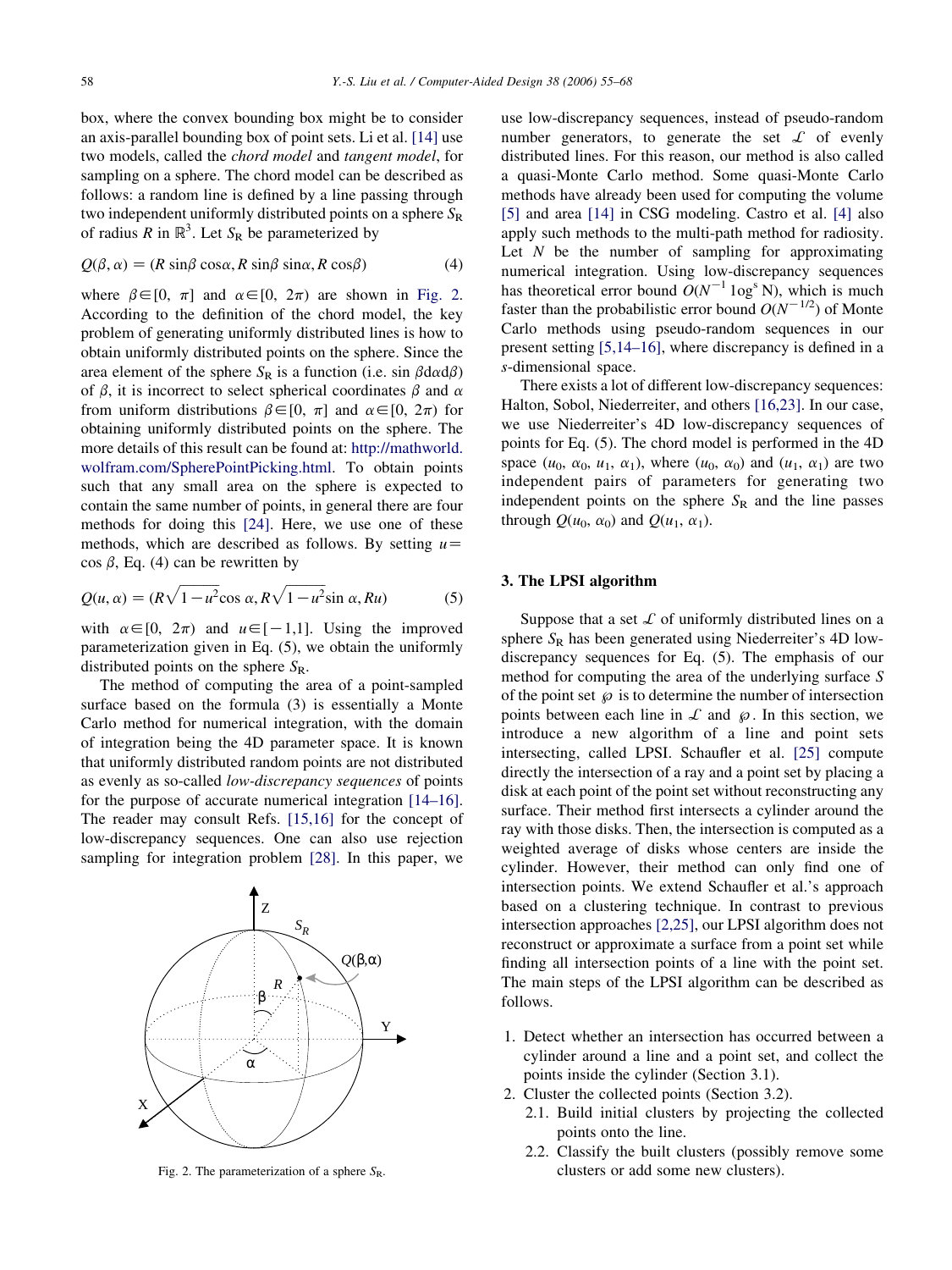3. Return the number of intersection points, which is equal to the number of the resultant clusters. (Optional) approximate the intersection points for all resultant clusters.

We will explain each step of the LPSI algorithm in the following sections.

#### 3.1. Collecting inclusion points

We assume that the maximum size  $d_{\text{max}}$  of a gap in the samples for a point set  $\wp$  is known [25], and we will describe how to choose  $d_{\text{max}}$  in Section 4.1. Let  $\mathbf{l} \in \mathcal{L}$  be a line with the parametric representation:  $\mathbf{l}(t) = \mathbf{o} + t\mathbf{n}$  for some  $t \in \mathbb{R}$ , where **o** and **n** is an origin and a unit direction of the line l, respectively. We can use octrees described by Adams et al. [1] or BSP trees, to accelerate the intersection point searching speed. The points of  $\wp$  are considered as surfels with zero radius. Suppose that we have constructed an octree for  $\varnothing$ , and have classified the cells of the octree as two types: boundary cells containing points of  $\wp$ , and empty cells containing no point of  $\wp$  [1]. In some pointbased processing, such as Boolean operations [1] and surface reconstruction [17], the octree can be utilized. Thus, it is not an additional price for the point set.

The first step of our LPSI algorithm is similar to intersection detection described in Ref. [25]. The line I is surrounded by a cylinder of radius  $r$ , where  $r$  is set slightly larger than the largest hole  $d_{\text{max}}$  in  $\wp$ . An intersection is reported if the cylinder contains some points of  $\varphi$ . We call these points inside the cylinder *inclusion points*. Let  $C_b$  =  ${C<sub>i</sub>}$  be a set of boundary cells of the octree, where  $C<sub>i</sub>$  is the ith boundary cell and contains part of point sets. If l does not intersect with  $C_i$ , we continue looking for another boundary cell until the intersection yields. All points of  $C<sub>b</sub>$  within the cylinder are collected as inclusion points of I with  $\varphi$ . In Fig. 3, the black points are inclusion points of a point set relative to a line l surrounded by a cylinder of radius r.

#### 3.2. Clustering inclusion points

In this section, we present a projection-based clustering algorithm. The algorithm consists of two steps. The first step builds initial clusters by collecting the projection of inclusion points onto l. In the second step, we classify these clusters for counting the number of intersection points and approximating all intersection points.



Fig. 3. Collecting initial clusters by projection.

#### 3.2.1. Building initial clusters by projection

Clustering methods are widely used in Computer Graphics to reduce the complexity of 3D objects. For instance, Pauly et al. use region-growing and hierarchical clustering methods to simplify point-sampled surfaces [20]. Unlike Pauly et al.'s method, our clustering method maps three dimensional points into one dimensional coordinates. Suppose that  $\{q_i\}$  is a set of inclusion points of I with  $\varphi$ . Firstly, we project each point  $q_i$  onto l, and get one corresponding coordinate  $t_i \in \mathbb{R}$  by the parametric representation:  $I(t) = \mathbf{o} + t\mathbf{n}$ . So we also obtain a set  $\{t_i\}$  of coordinates. Secondly, the set  $\{t_i\}$  is sorted in increasing order. Thus we suppose below that  $\{t_i\}$  has already been sorted. Finally, we build initial clusters by  $\{t_i\}$  as follows. Starting from the minimal coordinate of  $\{t_i\}$ , a cluster  $Q_0$ , which is a set of some inclusion points in  $\{q_i\}$ , is built by comparing the distance of adjacent coordinates. This cluster is terminated when the distance of two adjacent coordinates is larger than a maximum bound (we typically choose  $2r$  as the bound). Then, starting from the terminated coordinate, the next cluster  $Q_1$  is built repetitively. Clustering is terminated until the maximal coordinate is reached. Fig. 3 shows the procedure of building initial clusters.

#### 3.2.2. Classifying clusters

Assume that  $Q = \{q_i \in \wp \mid 1 \leq i \leq m\}$  is one of initial clusters of I with  $\varphi$ , where *m* is the number of inclusion points of  $Q$ . Consider that  $Q$  is sorted in increasing order of coordinates. Each inclusion point  $q_i$  is equipped with a unit normal  $n_{q_i}$ . We shall classify Q into four cases as follows:

- Case 1: Q contains no intersection point.
- Case 2: *Q* contains only one touching point.
- Case 3: Q contains only one intersection point.
- Case 4: Q contains two intersection points.

We use the following algorithm to classify O.

- 1. Project each inclusion point  $q_i$  onto I and get the corresponding projection point  $\mathbf{q}'_i$ . If  $\mathbf{n}_{\mathbf{q}_i} \cdot (\mathbf{q}'_i - \mathbf{q}_i) > 0$ , is classified as *outside*; otherwise  $q_i$  is classified as *inside*, where  $\cdot$  denotes dot product. If all corresponding projection points of  $Q$  are outside, the cluster  $Q$  is classified as Case 1 (see Fig. 4(a)). Stop.
- 2. If there is no outside point and all inside points of  $Q$  are on the line I, the cluster  $Q$  is classified as Case 2 (see Fig. 4(b)). Stop.
- 3. Map the unit direction **n** of **l** and each unit normal  $n_q$ . into a unit sphere. Let  $S_p$  be a plane with the normal **n** and through the sphere center (see Fig. 5). If all  $n_{q_i}$  are at the same side of  $S_{P}$ , the cluster Q is classified as Case 3 (see Fig.  $4(c)$ ). Stop.
- 4. If all  $n_{q_i}$  are not at the same side of  $S_P$ , the cluster Q is classified as Case 4 (see Fig. 4(d)). Stop.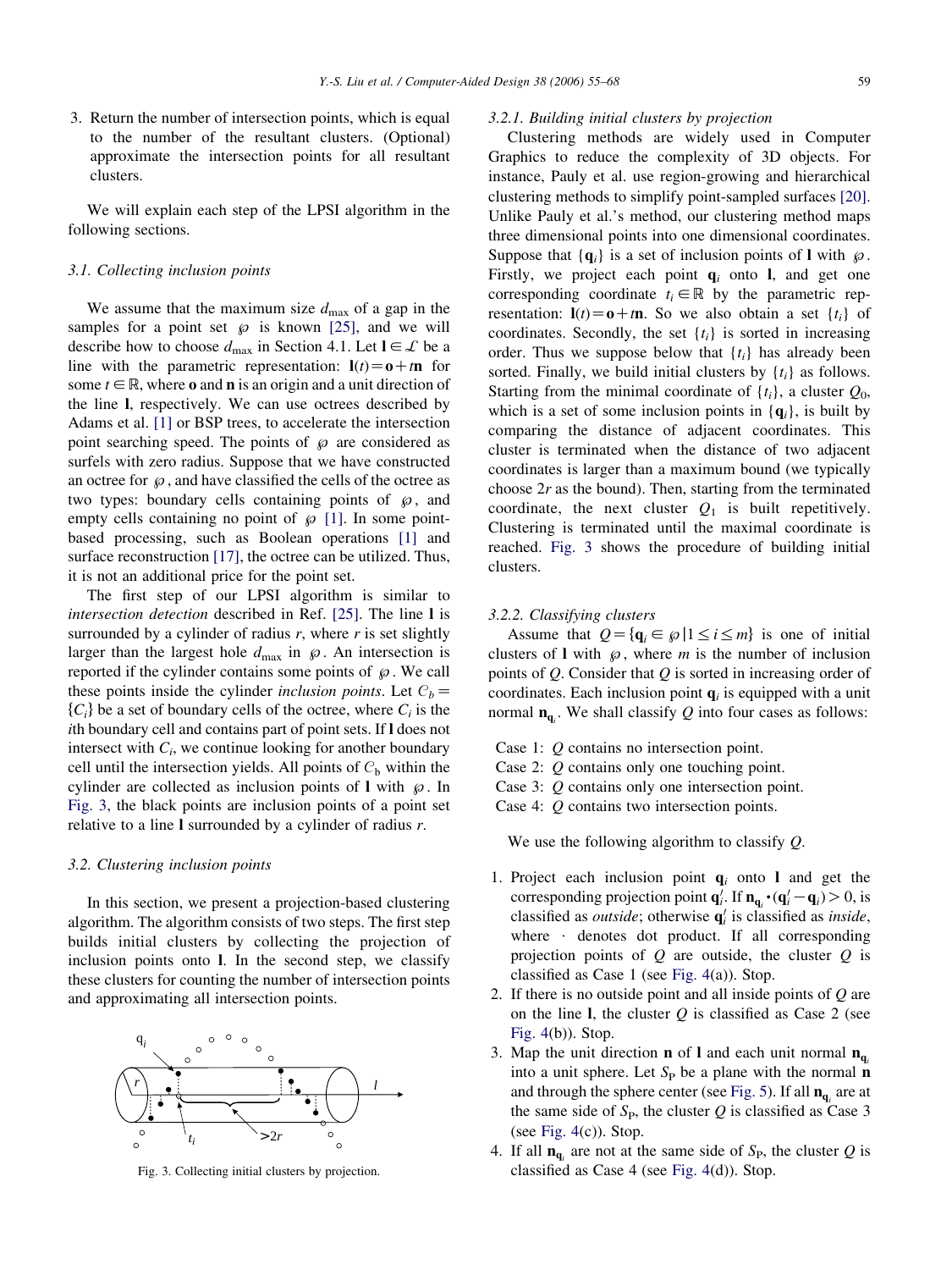

Fig. 4. Analyzing clustering. (a) Q contains no intersection point. (b) Q contains only one touching point. (b) Q contains only one intersection point. (d) Q contains two intersection points.

In general, compared with the point set  $\wp$ , the radius r of the cylinder surrounding the line l is too small. For this reason, we can consider the cluster  $Q$  as a sampling on a local convex (concave, or flat) patch on the underlying S. For Case 4, we split the cluster  $Q$  into two new clusters at such one inclusion point, whose normal and  $n_{q1}$  are not at the same side of  $S<sub>P</sub>$ . In practice, the case that Q contains multiple convex (or concave) patches generally derives from noise, and we will discuss the influence of noise in Section 5.2.

After classifying clusters, we choose the number of resultant clusters as the number of intersection points of the line I with the point set  $\wp$ . Although only the number of intersection points of I with  $\wp$  is relative to the area computation of  $\varphi$ , it is still necessary to determine the locations of the intersection points of I with  $\varphi$  for other applications, such as ray tracing point-sampled geometry [25]. Suppose that  $Q = \{q_i \in \wp \mid 1 \leq i \leq m\}$  is one of intersection clusters of I with  $\wp$ . The intersection point of one cluster  $Q$  is given by the average of projecting the points  $q_i$  onto the line l. Let y be a point on the line l. The intersection point of one cluster Q can be written by  $y=0$  +  $t_n$ , where t is given by

$$
t = \frac{1}{m} \int_{i=1}^{m} (\mathbf{q}_i - \mathbf{o}) \cdot \mathbf{n}.
$$
 (6)

(see Fig. 6) or are obtained by 3D scanning devices (see Fig. 11). The algorithms described above are implemented in  $C++$ . The execution time is given in seconds on a Pentium IV 1.70 GHz processor with 512M RAM excluding the time of loading point sets.

#### 4.1. Implementation details

Our QMCA algorithm involves two parameters: the number  $N$  of lines used and the radius  $r$  of the cylinder surrounding the intersection line. N is set by the user. One may choose a large N, which yields the better approximation result at the expense of computation time. We define  $r$  to be proportional to the maximum gap size  $d_{\text{max}}$  described in Section 3.1:

$$
r = \lambda d_{\text{max}}.\tag{7}
$$



#### 4. Implementation and experiments

We have applied our OMCA method to different point sets, which are sampled from some simple objects

Fig. 5. Map the unit direction n of l and inclusion point's unit normals into a unit sphere.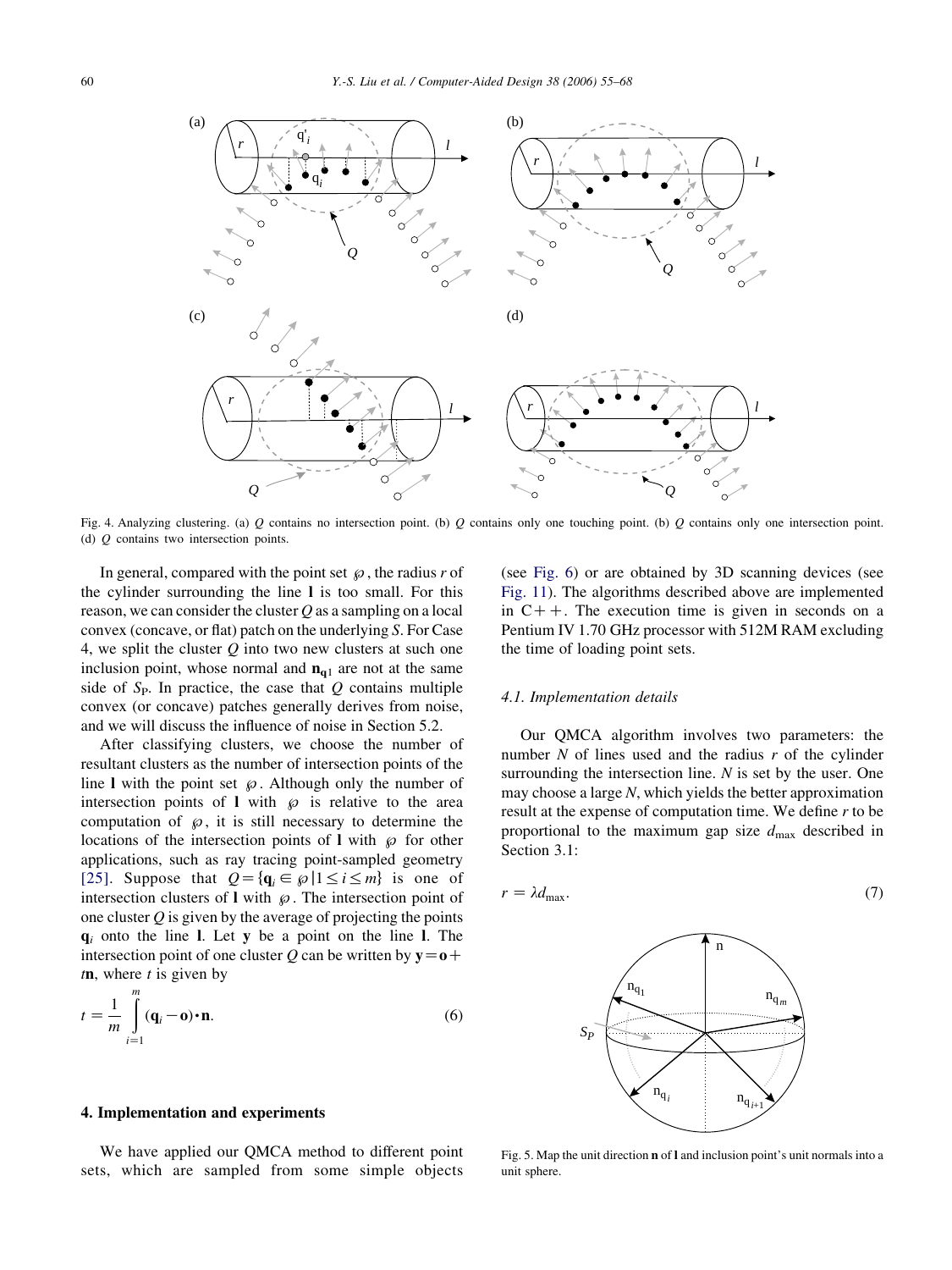

Fig. 6. Point sets sampled from some simple objects. (a) A sampling on a cylinder of radius 0.2 and height 0.8. (b) A sampling on a sphere of radius 0.4. (c) A sampling on a cube of side-length 1.0. (d) A sampling on a CSG difference between a cube of side-length 0.5 and a cylinder of radius 0.2 and height 1.0. (e)–(h) show the rendering model corresponding to (a)–(d). Note that the maximum surfel radius of each model is chosen as its  $d_{\text{max}}$ .

One may choose  $d_{\text{max}}$  by two methods. For a point set with surfel representation,  $d_{\text{max}}$  is set to the maximum one of the surfel radii. For a general point set acquired by a 3D scanning device,  $d_{\text{max}}$  is set to the *mean radius* of the particular point set, where the mean radius is defined by the average over the sum of the distance between each point of the point set and its nearest neighborhood. We typically choose  $\lambda = 1.5$ . A larger value for  $\lambda$  yields the expense of computation time and increases the approximation error.

For point sets used in this section, the enclosing reference body  $B_1$  defined in Section 2.4 is a sphere with radius R. R is chosen to be slightly larger than the radius of the smallest enclosing ball of the given point set contained by  $B_1$ . To accelerate the computation, we exploit the octree described in Section 3.1. In the preprocessing step, an axis-aligned octree of depth d (typically  $d=4$ ) [1] is constructed and the smallest enclosing ball of a point set is computed. In this section, we demonstrate the rendering models, represented by surfels, using the program sview developed by Bart Adams. For more details of this program, see the website  $(http://www.cs.kuleuven.ac.be/~barta/). All errors$  $(http://www.cs.kuleuven.ac.be/~barta/). All errors$  $(http://www.cs.kuleuven.ac.be/~barta/). All errors$ measured and given below are relative errors.

The efficiency of the quasi-Monte Carlo method for computing surface area has been described in Ref. [14]. The comparison suggests that the low-discrepancy sequences lead to smaller approximation errors than pseudo-random

numbers. In this section, we do not repeat the comparison between the standard Monte Carlo method using pseudorandom numbers and the quasi-Monte Carlo method using low-discrepancy sequences. Niederreiter's sequences of points in the 4D space of  $(u_0, \alpha_0, u_1, \alpha_1)$  are generated for the tangent model, as described in Section 2.5. For timing the performance and measuring the quality, a set of models with varying complexities (with respect to the number of points) have been used. In the next section, we first give some experimental results to demonstrate the convergence of the estimated areas of three point sets sampled from a cylinder, a sphere, and a cube, as shown in Fig. 6(a)–(c). For convenience, these point sets used in Fig. 6(a)–(c) are called the cylinder, the sphere, and the cube, respectively. Fig. 6(d) shows an example of CSG object, which will be referred to as the 'cube  $+$  cylinder'. The true areas of the four models are 1.2566, 2.0106, 6.0, and 2.1283, respectively.

#### 4.2. Approximation errors

The approximation error arises from using the LPSI method for intersecting and using low discrepancy sequences for generating lines, so the real convergence rate is determined by the LPSI's error and the quasi-Monte Carlo error. For the LPSI method, it is difficult to analyze the theoretical error bound because of the complex cases of intersection between lines and point sets.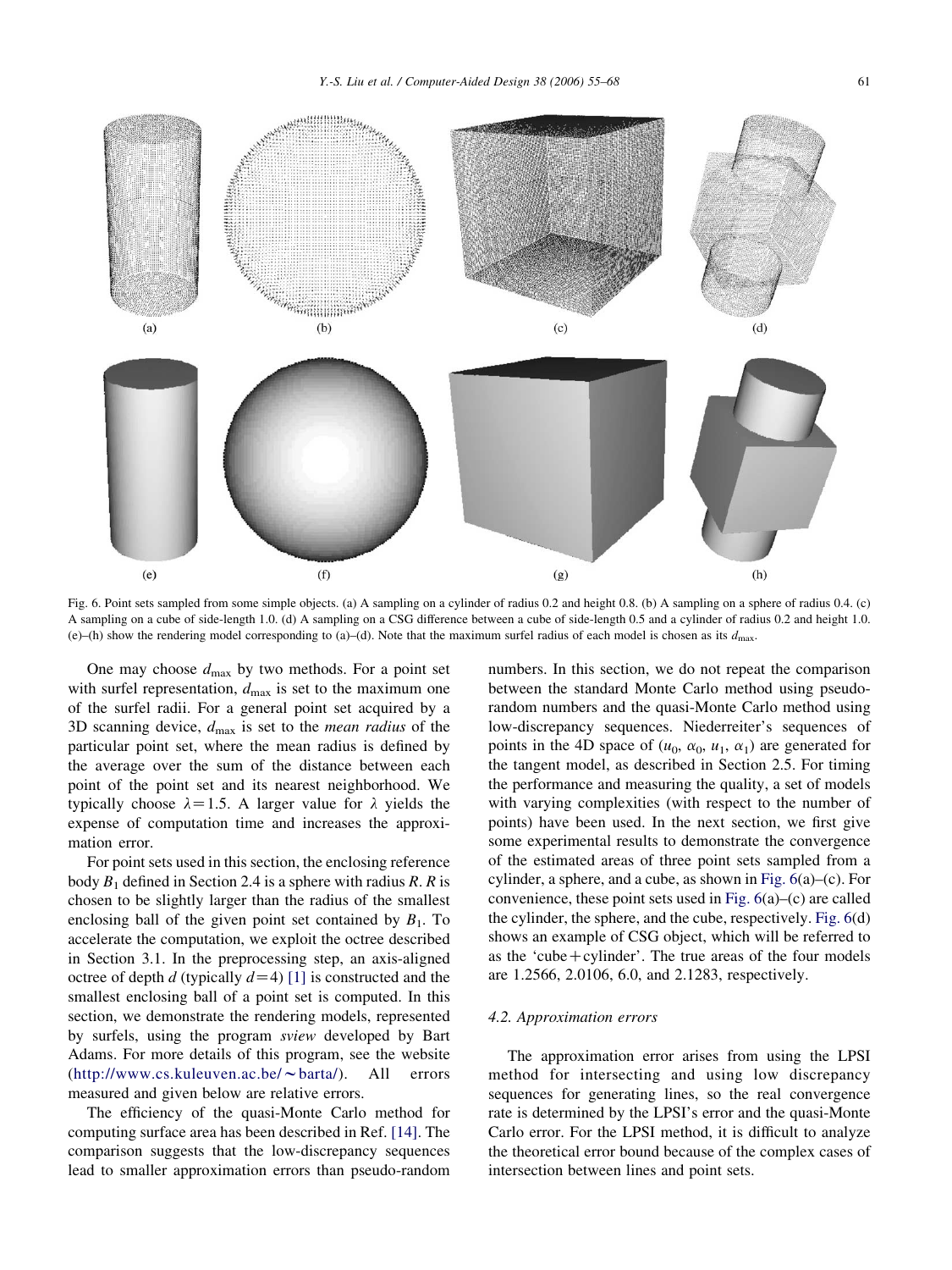Fig. 7 shows the curves of relative approximation errors generated by our QMCA method for the cylinder, the sphere, the cube, and the cube + cylinder, in Fig.  $6(a)–(d)$ , respectively. In Fig. 7, the number of lines is specified from  $10^2$  to  $10^6$ . The reference solid lines marked with  $-(1/2)$ and  $-(2/3)$  in Fig. 7 are the graphs of the functions  $N^{-1/2}$ and  $N^{-2/3}$ , respectively, for revealing the trend of the error curves, where  $N$  is the number of lines used. The standard Monte Carlo method approximates the error  $O(N^{-1/2})$  and the quasi-Monte Carlo method using low-discrepancy sequences approximates the error  $O(N^{-2/3})$  [14]. Fig. 7 shows that the error curves approximate the domain between  $N^{-1/2}$  and  $N^{-2/3}$ . Those error curves in Fig. 7 suggest that the QMCA method leads to small approximation errors. In general, the more lines are chosen,

the higher accuracies would be obtained. When  $N = 5000$ lines are generated using Niederreiter's low-discrepancy sequences, it is expected to approximate the relative error  $O(N^{-2/3})$ ( $\approx$  0.0034) for the quasi-Monte Carlo method [14]. In practice, we also find that 5000 lines for the QMCA method can lead to both small errors and little computation time.

#### 4.3. Execution time

Before computing the area of a point set, a preprocessing step consists of constructing an octree and computing the smallest enclosing ball. The preprocessing step can be performed in a short time. Table 1 gives the time in seconds for the preprocessing step of some point sets referred to in



Fig. 7. (a) Approximation error for the area of the cylinder. (b) Approximation error for the area of the sphere. (c) Approximation error for the area of the cube. (d) Approximation error for the area of the cube  $+$  cylinder. Note that the dashed curves correspond to relative errors.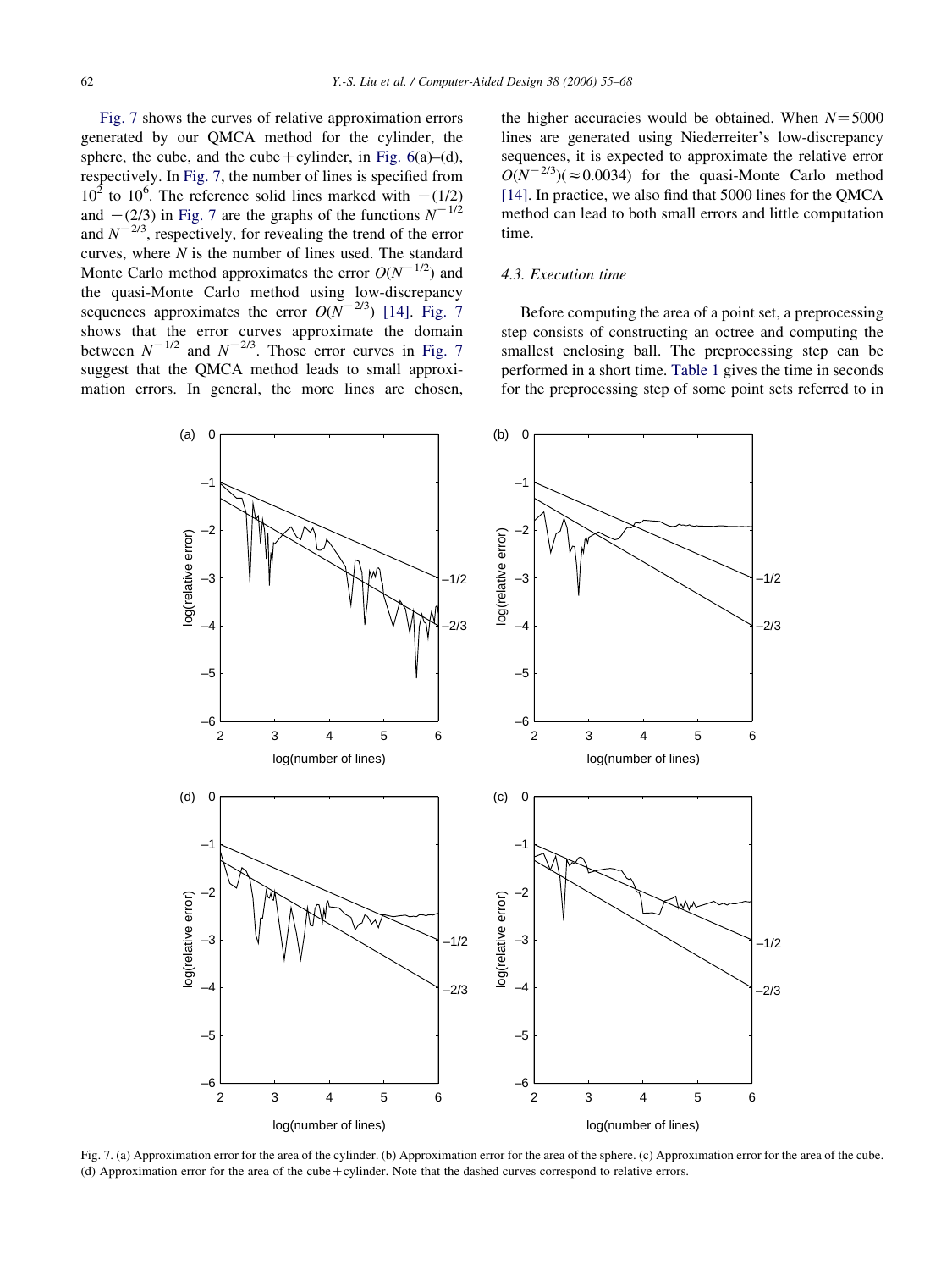Table 1 Time for preprocessing

| Model             | Fig.  | Number<br>of points | Time1 <sup>a</sup><br>(s) | $Time2^b$<br>(s) |
|-------------------|-------|---------------------|---------------------------|------------------|
| Cylinder          | 6(a)  | 12.516              | 0.015375                  | 0.015625         |
| Sphere            | 6(b)  | 30,096              | 0.032250                  | 0.062500         |
| Cube              | 6(c)  | 65,000              | 0.016500                  | 0.125000         |
| $Cube + cylinder$ | 6(d)  | 21.941              | 0.015105                  | 0.046875         |
| Bunny             | 11(a) | 35.947              | 0.046999                  | 0.062500         |
| Dragon            | 11(b) | 437,645             | 0.469000                  | 0.921875         |
| <b>Buddha</b>     | 11(c) | 543,652             | 0.515999                  | 1.156250         |

<sup>a</sup> Time 1 is the time of constructing an octree at depth 4. b Time 2 is the time of computing the smallest enclosing ball.



Fig. 8. Time comparison of the estimated areas of four point sets, i.e. the cylinder, the sphere, the cube, and the cube $+$ cylinder, respectively, in Fig. 6.

this paper. The execution time shown in the following test does not include the preprocessing time.

Fig. 8 shows four curves of time, which are relative to the number of lines during computing the areas of four models: the cylinder, the sphere, the cube, and the cube  $+$  cylinder, respectively, in Fig. 6. In Fig. 8, each curve shows that the more lines are chosen, the larger computation time is required. The computation time increases approximately linearly with the number of lines used. The time also depends on the number of points of the models.

### 5. Discussion

Since point sets acquired by 3D scanning devices invariably contain noise and irregular samples, we have to consider their influences on the errors of the area computation for point sets.

# 5.1. Sampling density

From an approximation point of view, when a point set  $\wp$ sampled from an underlying surface S is sufficiently dense,  $\wp$ is a piecewise constant approximation of S. It is impossible to approximate the area of S at higher accuracy when insufficient sampling has occurred. We will discuss the influence of sampling density on the QMCA method in this section.

To choose the radius of the cylinder surrounding the intersection line I, we assume that the maximum size  $d_{\text{max}}$  of a gap in samples is known in Section 3. We use  $\rho$ -dense proposed by Hoppe et al. [8] to define the sampling density, where  $\rho$ -dense is related to  $d_{\text{max}}$ . The point set  $\wp$  is said to be  $\rho$ -dense if any sphere with radius  $\rho$  and center in S contains at least one sampled point in  $\wp$  [8], where  $\rho$  is called the sampling radius. For sampling on a parameter or implicit surface,  $\rho$  can be specified. For the surfel representation,  $\rho$  is the maximum one of the surfel radii. For a general point cloud,  $\rho$  can be obtained by computing the sampling density as described in Ref.  $[22]$ . In particular, if the radius  $\bf{r}$  of the cylinder surrounding the intersection line I is less than  $\rho$ , it is impossible to test reliably the intersection between l and  $\varnothing$ . In contrast, if  $\mathbf r$  is larger than  $\rho$ , it will spend more time on computing intersection. When  $\wp$  approximates S sufficiently, less relative approximation errors will occur by our QMCA method. Fig. 9 shows the error curves with respect to the various sampling radii  $\rho$ . Fig. 9(a) shows the curves of relative approximation errors for point sets that are uniform sampling on a sphere of radius 0.4 by different sampling radii. Fig. 9(b) shows the curves of relative approximation errors for point sets that are a uniform sampling on a cylinder of radius 0.2 and height 0.8 by different sampling radii.

Highly irregularly sampled point sets are uncommon in scanned data sets. If the sampled points are not uniformly distributed over the underlying surface, the QMCA method may lead to large approximation errors. We present two simple methods to eliminate the influence of uneven sampling. One direct method is to use the resampling technique to insert new sampling points [19]. However, this method has one drawback: the resampled point set may contain too many points such that it will spend more time on preprocessing and intersecting. The other method is based on computing intersection between an uneven cylinder and the original point set. We use the local sampling density  $\rho_i$  described in Ref. [22] to define an uneven cylinder surrounding the line l, where  $\rho_i$  is the  $\rho$ *-dense* of the *i*th boundary cell of the octree of the original point set. The uneven cylinder is defined by the intersection line I with different radius  $\rho_i$  when it intersects with some boundary cells in the octree.

#### 5.2. Noise

Models created from 3D scanners usually contain noise [9,10]. Noise tends to increase errors in the LPSI algorithm. Next, we give two experimental results demonstrating the approximation influences of noise on the area computation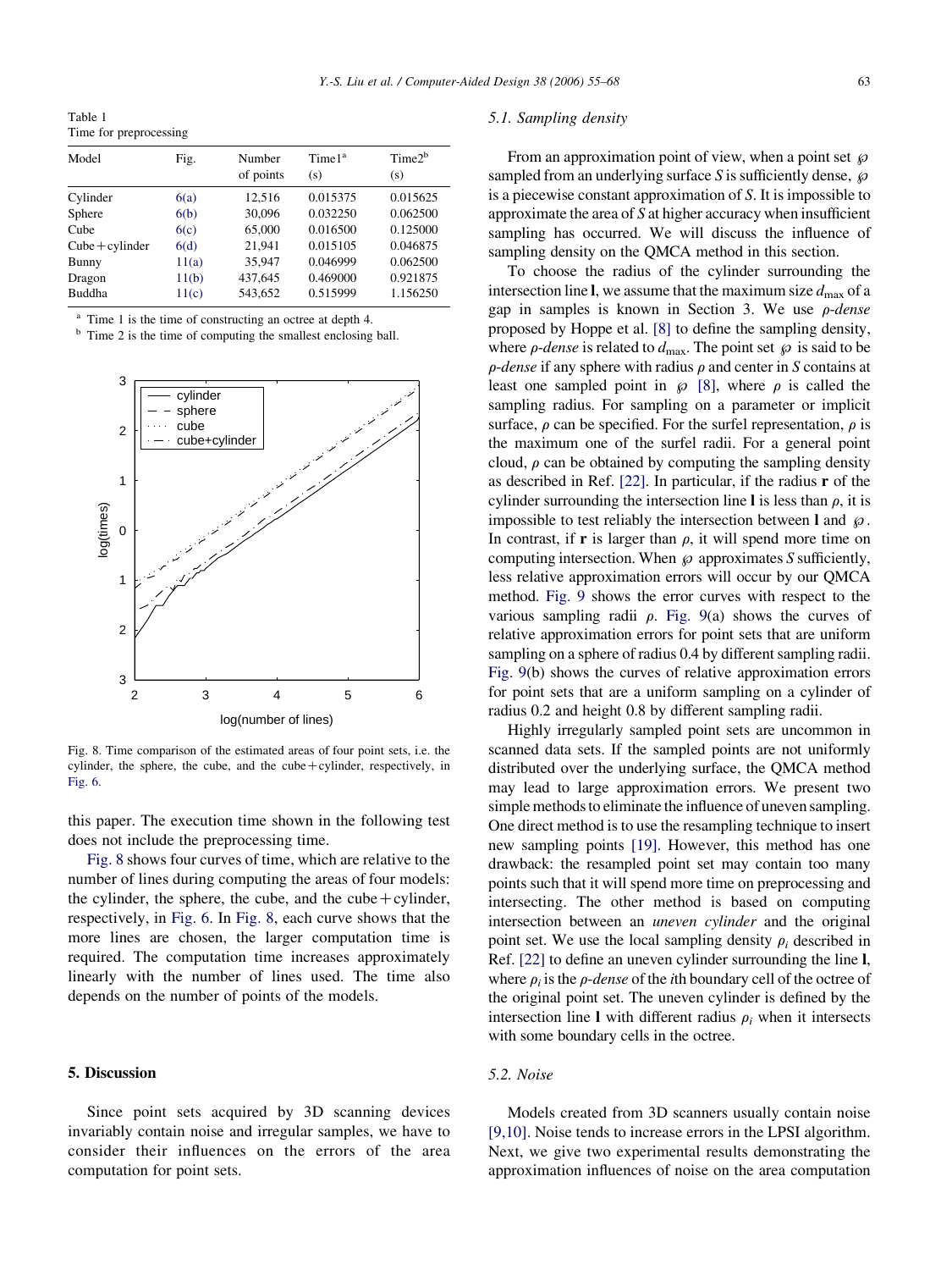

Fig. 9. (a) Errors for a sphere of radius 0.4 with different sampling radius  $\rho$ . (b) Errors for a cylinder of radius 0.2 and height 0.8 with different sampling radius  $\rho$ .

of point sets. Fig. 10 shows two point sets sampled from a cylinder of radius 0.2 and height 0.8, and a sphere of radius 0.4, with Gaussian noise added to positions and normals with 0.001% variances. The true areas for the two models are 1.2566 and 2.0106, respectively. Table 2 shows the error comparison for these two noisy models in Fig. 10(a) and (b) using the QMCA method with the same lines used. Table 2 suggests that the relative errors of approximating noisy models are larger than the relative errors for the noiseless models. To eliminate the influence of noise, one possible scheme is to smooth the point set in preprocessing. In practice, simple, fast, and feature-preserving bilateral filtering [9,10], which removes noise from models, is used to reduce the error of area computation.

# 5.3. Comparison with methods based on surface reconstruction

The area of a point set can also be estimated indirectly by surface reconstruction. The MPU method, described by Ohtake et al. [17], is an implicit shape reconstruction



Fig. 10. Two noisy point sets sampled from some simple objects. (a) The noisy cylinder. (b) The noisy sphere.

technique with a high speed. In this section, we choose  $10^{-4}$ as the MPU approximation accuracy, where  $10^{-4}$  is quite sufficient for the reconstruction of fine features [17]. Table 3 shows the comparison of relative approximation errors generated by the QMCA method and the MPU method. Note that the relative errors generated by the QMCA method are always smaller than the MPU method in Table 3. Table 3 also gives the time comparison generated by the QMCA method using 5000 lines and the MPU method. Note that the processing time for the cube using the MPU method is faster than the QMCA method. This is because reconstruction methods, which also include the MPU method, depend on not only the size but also the geometric complexity of a given point set. The QMCA method depends both the size of the point set and the number of

Table 2

Error comparison with the noisy models for the QMCA method

| Models   | Fig.  | Number of<br>elements | Relative error<br>noiseless<br>models | Relative error<br>noisy models |
|----------|-------|-----------------------|---------------------------------------|--------------------------------|
| Cylinder | 10(a) | 5000 lines            | 0.0015                                | 0.0054                         |
| Sphere   | 10(b) | 5000 lines            | 0.0019                                | 0.0113                         |

Table 3

| Comparison with the MPU method for simple models |  |  |  |  |  |  |  |
|--------------------------------------------------|--|--|--|--|--|--|--|
|--------------------------------------------------|--|--|--|--|--|--|--|

| Model    | Method      | Time(s)   | Number of<br>elements | Relative<br>error |
|----------|-------------|-----------|-----------------------|-------------------|
| Cylinder | <b>OMCA</b> | 1.015625  | 5000 lines            | 0.001506          |
|          | <b>MPU</b>  | 10.281000 | 32,180 triangles      | 0.005816          |
| Sphere   | <b>OMCA</b> | 3.609375  | 5000 lines            | 0.001900          |
|          | <b>MPU</b>  | 26.672000 | 31,372 triangles      | 0.013713          |
| Cube     | <b>OMCA</b> | 4.250000  | 5000 lines            | 0.004009          |
|          | <b>MPU</b>  | 3.782000  | 40,372 triangles      | 0.016475          |
| $Cube+$  | <b>OMCA</b> | 2.921875  | 5000 lines            | 0.003615          |
| cylinder | <b>MPU</b>  | 7.218999  | 31,776 triangles      | 0.014159          |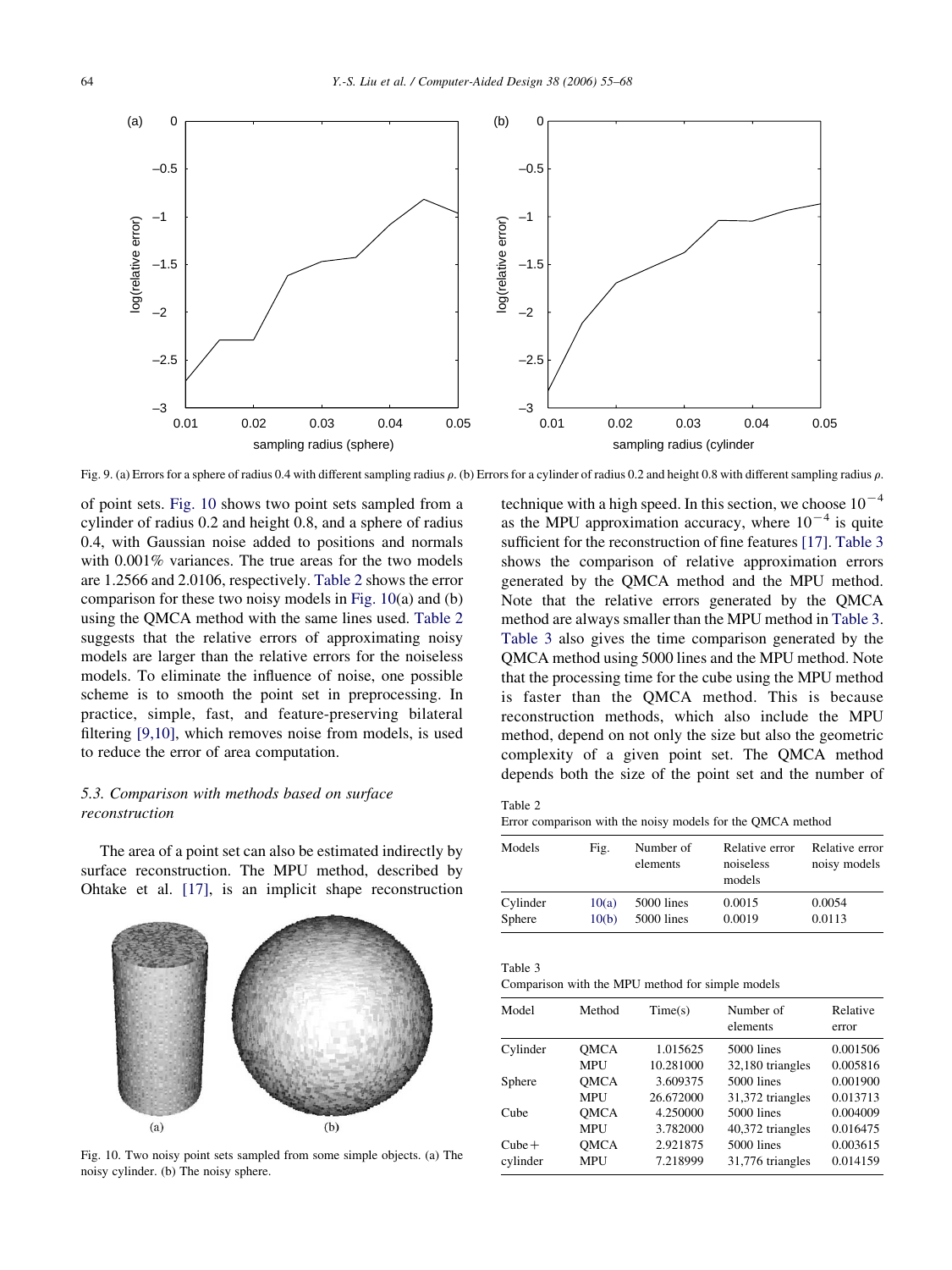| Model  | Method | Time(s)  | Number of elements  | Area     | Relative error <sup>a</sup> |
|--------|--------|----------|---------------------|----------|-----------------------------|
| Bunny  | OMCA   | 1.875000 | 5000 lines          | 0.057626 | 0.008699                    |
|        | Mesh   |          | 69,451 triangles    | 0.057129 | —                           |
| Dragon | OMCA   | 7.109375 | 5000 lines          | 0.073941 | 0.018527                    |
|        | Mesh   |          | 871,414 triangles   | 0.072596 |                             |
| Buddha | OMCA   | 7.828125 | 5000 lines          | 0.053063 | 0.052362                    |
|        | Mesh   | -        | 1,087,716 triangles | 0.055995 | -                           |

Table 4 Time and error comparisons for large complex point sets

Relative error is relative to the area of the corresponding mesh.

lines. Therefore, the QMCA method is suitable for large complex point sets. Furthermore, the QMCA method is suitable for open surfaces but the MPU method cannot reconstruct open surfaces [17]. The interpolation technique [3] based on the three-dimensional Voronoi diagram can efficiently reconstruct surfaces with boundary, but it requires the expenditure of large amounts of time and space when point sets are gigantic. For instance, the running time for the reconstruction of a point set sampled on a square of side-length 1.0 is about 708.359375 s using

Amenta et al.'s method [3], where the point set contains about 10,000 points. The area relative error generated using the QMCA method with 5000 lines is about 1.7856% and its running time is about 0.390625 s.

The QMCA method is suitable for large complex point sets. Table 4 compares the errors for three reconstructed triangle meshes: the Bunny, the Dragon, and the Buddha, from the Stanford 3D scanning repository. Those reconstructed models can be found at: [http://graphics.stanford.](http://graphics.stanford.edu/data/3Dscanrep/) [edu/data/3Dscanrep/.](http://graphics.stanford.edu/data/3Dscanrep/) Using Desbrun's method [6] for



Fig. 11. Three large complex point sets from the Stanford 3D scanning repository. (a) The Bunny model. (b) The Dragon model. (c) The Buddha model. (d)–(f) are the rendering models corresponding to (a)–(c).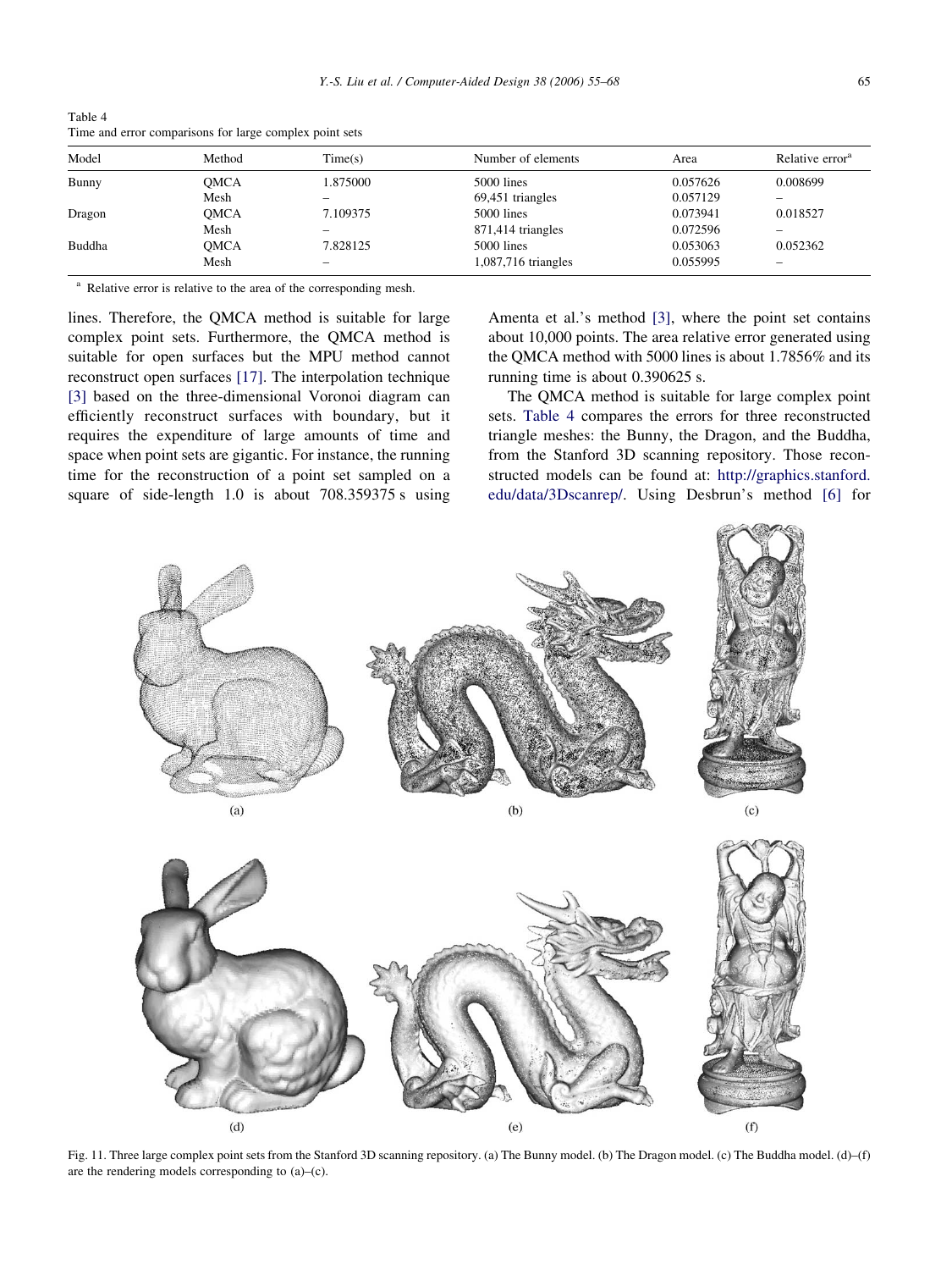

Fig. 12. (a) A point set sampled from two squares. (b) The rendering model corresponding to (a) with checkerboard texture.

computing the areas of triangle meshes, we obtain three true areas: 0.057129, 0.072596 and 0.055995, of the above reconstructed models. Now, we extract three point sets from these triangle meshes as follows: point positions are acquired by vertices from the triangle meshes; the normal at a point is computed as the weighted average (by the area of the triangles) of the normals to the triangles in the 1-ring neighborhood of the vertex. Fig.  $11(a)$ –(c) shows those extracted point sets. Table 4 shows time and error comparisons for these complex point sets. In Table 4, the 'Mesh' item of each model is the reconstructed Stanford triangle mesh, and the 'Relative error' item is defined by the error relative to the corresponding true area (i.e. the area of the reconstructed mesh). In general, point sets acquired by 3D scanning devices typically have uneven sampling density, resulting in larger approximation errors. Fig. 11(d)–(f) show the rendering models using surfels with the nonzero radius that is equal to the mean radius of the point set. Some small black holes can be found in the Dragon and the Buddha because of the uneven sampling density. Table 4 shows that the relative errors of the Dragon and the Buddha are larger than that of the Bunny, where  $\lambda$ =3.0 of Eq. (7) is selected for the QMCA method.

The Cauchy–Crofton formula can also be used directly for multi-surfaces and non-manifold. If multi-surfaces are considered as a collection  $\Sigma$  of regular surface patches, Eq. (3) is suitable for point sets sampled from  $\Sigma$ . In Fig. 12, we show a point set sampled from two squares of sidelength 1.0. The true area is 2.0 for those two squares. We approximate the area of the point set as 2.002553 using the QMCA method with 5000 lines, which demonstrates high accuracy of area computation for point sets sampled from the multi-surfaces.

Reconstruction methods depend on the geometric complexity of given point sets, and they may fail or form holes for some large complex point sets. Therefore, for these cases, reconstruction methods would fail on the area computation of these point sets. The failure of computing areas of point sets does not occur to the QMCA method. In some cases, e.g. 3D shape recognition and matching, one

only focuses on the area of geometric measurements [18] without requiring reconstruction. Thus, reconstruction becomes an additional price. In addition, the QMCA method should be well suited to a parallel implementation due to the independent nature of lines used.

### 6. Conclusions

We have presented a quasi-Monte Carlo method for computing areas of point-sampled surfaces, called the QMCA method. The method is based on the Monte Carlo integration and counts the number of intersection points between point sets and a set of straight lines. We have also introduced a new algorithm: LPSI, for intersecting a line with a point set based on the clustering technique. Our experiments show that the QMCA method is fast, robust and obtains the high accuracy without requiring a reconstruction of the underlying surface from point sets. We believe that the QMCA method presented in this paper can be a good help to many point-based processing applications, such as property computation, area-preserving smoothing, and shape recognition and matching.

The major drawback in our current implementation is that the results of point classification in the LPSI algorithm are dependent on the orientation of the normal vector, i.e. whether points are inside or outside. However, surface area should not be dependent on normal orientation; besides, one orientation cannot be favored over another for an open surface. This may lead to large approximation errors. In the future, we plan to improve this step to make it sensible. Furthermore, it is an interesting topic to calculate volumes and areas of point sets with large noise.

# Acknowledgements

We would like to thank Wenping Wang for many helpful discussions, and Piqiang Yu and Jean-Claude Paul for some valuable comments during our work. The authors appreciate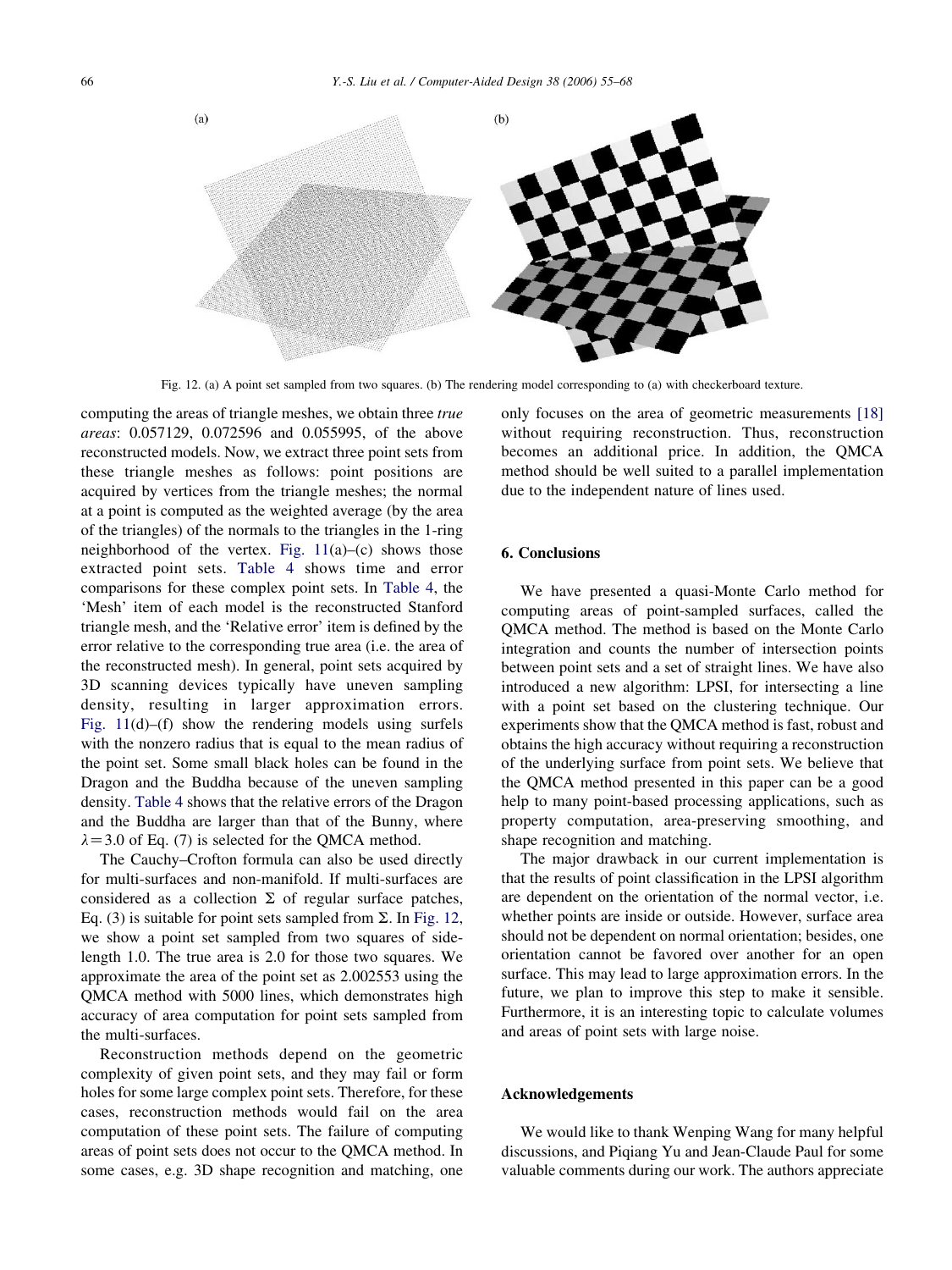the comments and suggestions of the anonymous reviewers. The research was supported by Chinese 973 Program (2004CB719400), and the National Science Foundation of China (60403047). The second author was supported by the project sponsored by a Foundation for the Author of National Excellent Doctoral Dissertation of PR China (200342), and SRF for ROCS, SEM (041501004).

#### References

- [1] Adams B., Dutré P. Interactive boolean operations on surfel-bounded solids. In: Proceedings of SIGGRAPH'03; 2003. p. 651-656.
- [2] Adamson A., Alexa M. Ray tracing point set surfaces. In: Proceedings of Shape Modeling International 2003; 2003. p. 272-279.
- [3] Amenta N., Bern M., Kamvysselis M. A new Voronoi-based surface reconstruction algorithm. In: Proceedings of SIGGRAPH'98; 1998. p. 415-421.
- [4] Castro F., Sbert M. Application of quasi-Monte Carlo sampling to the multi-path method for radiosity. Proceedings of the Third International Conference on Monte Carlo and quasi Monte Carlo methods in scientific computing, Springer series Lecture Notes in Computational Science and Engineering, Springer Berlin, 1998.
- [5] Davies T., Martin R.R. Low-discrepancy sequences for volume properties in solid modelling, Proceedings of CSG, 98 (1998) p. 13.
- [6] Desbrun M., Meyer M., Schröder P., Barr A.H. Implicit fairing of irregular meshes using diffusion and curvature flow. In: Proceedings of SIGGRAPH'99; 1999. p. 317-324.
- [7] Gärtner B. Fast and robust smallest enclosing balls. In: Proc. 7th Annual European Symposium on Algorithms (ESA). Volume 1643 of Lecture Notes in Computer Science, Springer-Verlag (1999), p. 325- 338, 1999.
- [8] Hoppe H., DeRose T., Duchamp T., McDonald J., Stuetzle W. Surface reconstruction from unorganized point. In: Proceedings of SIG-GRAPH'92; 1992. p. 71-78.
- [9] Jones T., Durand F., Desbrun M. Non-iterative, feature-preserving mesh smoothing. In: Proceedings of SIGGRAPH' 03; 2003. p 943- 949.
- [10] Jones T, Durand F, Zwicker M. Normal improvement for point rendering. IEEE Comput Graph Appl 2004;53–6.
- [11] Kobbelt L, Botsch M. A survey of point-based techniques in computer graphics. Comput Graph 2004;28(6):801–14.
- [12] Lee YT, Requicha AAG. Algorithms for computing the volume and other integral properties of solids, Part I. Commun ACM 1982;25(9): 635–41.
- [13] Lee YT, Requicha AAG. Algorithms for computing the volume and other integral properties of solids, Part II. Commun ACM 1982;25(9): 642–50.
- [14] Li X, Wang W, Martin RR, Bowyer A. Using low-discrepancy sequences and the Crofton formula to compute surface areas of geometric models. Comput Aided Design 2003;35(9):771–82.
- [15] Niederreiter H. Quasi-Monte Carlo methods and pseudo-random numbers. Bull Am Math Soc 1978;84(6):957–1041.
- [16] Niederreiter H. Random number generation and quasi-Monte Carlo methods. Philadelphia: SIAM Philadelphia; 1992.
- [17] Ohtake Y., Belyaev A., Alexa M., Turk G., Seidel H.P. Multi-level partition of unity implicits. In: Proceedings of SIGGRAPH'03; 2003. p. 463-470.
- [18] Osada R, Funkhouser T, Chazelle B, Dobkin D. Shape distributions. ACM Transact Graph 2002;21(4):807–32.
- [19] Pauly M., Kobbelt L., Gross M. Multiresolution modeling of point-sampled geometry. ETH Zurich Technical Report, #378, September 16, 2002. http://graphics.stanford.edu/ $\sim$ mapauly/Pdfs/ Multires Modeling.pdf.
- [20] Pauly M., Gross M., Kobbelt L. Efficient simplification of pointsampled surfaces. In: Proceedings of IEEE Visualization'02; 2002. p. 163-170.
- [21] Pauly M., Keiser R., Kobbelt L., Gross M. Shape modeling with point-sampled geometry. In: Proceedings of SIGGRAPH'03; 2003. p. 641-650.
- [22] Pauly M. Point primitives for interactive modeling and processing of 3D geometry. Ph. D thesis, ETH Zurich, Switzerland, 2003.
- [23] Press WH, Teukolsky SA, Vetterling WT, Flannery BP. Numerical recipes in C. 2nd ed.: Cambridge University Press; 1992.
- [24] Rusin D. N-dim spherical random number drawing. In the Mathematical Atlas. http://www.math.niu.edu/ $\sim$ rusin/knownmath/96/sph.rand.
- [25] Schaufler G., Jensen H.W. Ray tracing point sampled geometry, In Proceedings of the 11th Eurographics Workshop on Rendering, (2000) 319–328
- [26] Taubin G. A signal processing approach to fair surface design. In: Proceedings of SIGGRAPH'95; 1995. p. 351-358.
- [27] Timmer HG, Stern JM. Computation of global properties of solid objects. Comput Aided Design 1980;12(6):301–4.
- [28] Wang X. Improving the rejection sampling method in quasi-Monte Carlo methods. J Comput Appl Math 2000;114(2):231–46.



Yu-Shen Liu is a PhD student in the Department of Computer Science and Technology at Tsinghua University, China. He received his BSc in mathematics from Jilin University of China in 2000. His research interests are computer-aided design and computer graphics.



Jun-Hai Yong is an associate professor in School of Software at Tsinghua University, China. He received his BSc and PhD in computer science from the Tsinghua University, China, in 1996 and 2001, respectively. He held a visiting researcher position in the Department of Computer Science at Hong Kong University of Science and Technology in 2000. He was a postdoctoral fellow in the Department of Computer Science at the University of Kentucky from 2000 to 2002.

His research interests include computer-aided design, computer graphics, computer animation, and software engineering.



Hui Zhang is an assistant professor in School of Software at Tsinghua University, China. She received her BSc and PhD in computer science from the Tsinghua University of China in 1997 and 2003, respectively. Her research interests are computer-aided design and computer graphics.